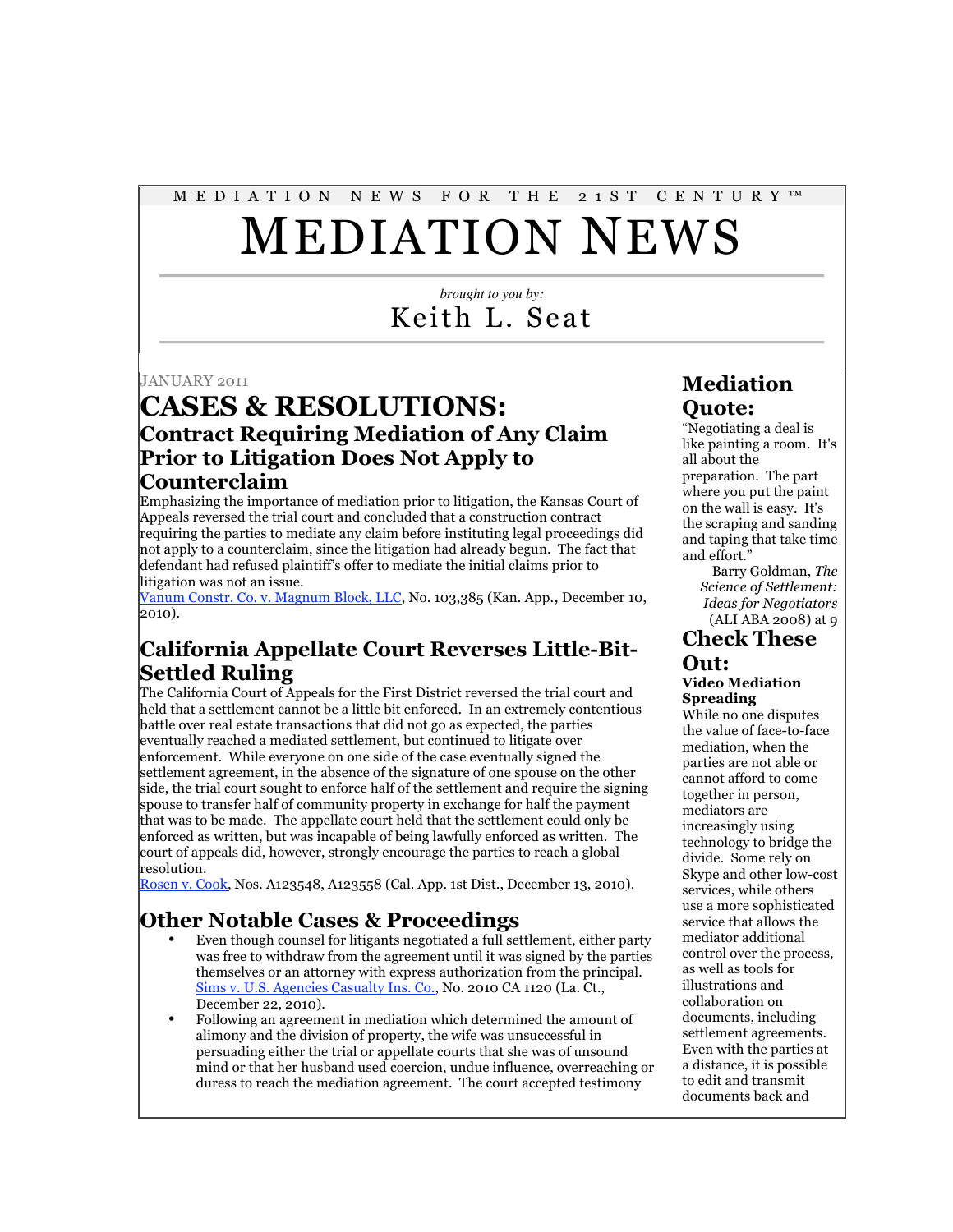from all the witnesses at the mediation, including counsel, without mentioning mediation confidentiality. Toombs v. Toombs, No. CA10-272 (Ark. App., December 15, 2010).

- The confidentiality of mediation in a subsequent arbitration was unsuccessfully raised for the first time during judicial review of the arbitration, with a focus on the arbitrator reading the mediator's letter providing a non-binding opinion on the ultimate legal question. Leagle.com (December 13, 2010)
- The art mediation team of the Art Loss Register was able to reach an amicable settlement and avoid protracted litigation between two wealthy European families over a painting that was stolen from a London home in 1979, ended up in the estate of Gianni Versace and surfaced as the star lot in a Sotheby's auction. Reuters (November 22, 2010)
- A settlement agreement prepared after an apparently successful mediation in October over unpaid admission taxes and other issues between the Wenatchee Wild hockey team and local officials has not been signed by the team. Officials plan to file suit unless the agreement is signed by mid-January. Wenatchee World (December 31, 2010)
- Lehman Brothers Holdings is seeking judicial intervention to force those with the economic interest to mediate disputes over derivative transactions after trustees announced that they do not have authority to mediate and the investors with monetary interests have not come forward to participate. Bloomberg (December 9, 2010)
- Gainesville and Hall County have agreed to mediate a high stakes dispute over their rights to reservoir water. While initially planning to have each party send two representatives to mediation, the parties are now moving to make the process open to all commissioners and council members as well as the public, on the basis that the issues are too important to leave out any elected officials. Gainesville Times.com (December 12, 2010)
- Due to ongoing mediation efforts, IHOP, the pancake chain, has for now dropped its trademark infringement case against the International House of Prayer for use of the IHOP acronym. Kansas City Star (December 30, 2010)

#### **NEWS & INITIATIVES: Second Canadian Province Enacts Commercial Mediation Statute**

Ontario has followed Nova Scotia in enacting a statute specifically addressing commercial mediation. Ontario's *Commercial Mediation Act of 2010* permits agreements reached in mediation to be registered and enforced as court judgments. Commercial mediation does not include disputes over insurance benefits, collective bargaining disputes, computerized mediation or informal attempts by judges or arbitrators to encourage settlement while presiding over litigation or arbitration proceedings. The statute requires certain disclosures by mediators relating to possible conflicts and bias and sets forth mediation confidentiality requirements. The statute is based on the UNCITRAL Model Law on International Commercial Conciliation, which has also been incorporated by several states in the U.S. when enacting the Uniform Mediation Act. The Ontario statute focuses on pre-litigation mediation and does not apply to the mandatory mediation provisions of the Rules of Civil Procedure. The statute took effect with commercial mediations that commenced on or after October 25, 2010 in Ontario or even outside the province if the parties rely on Ontario law.

Stikeman Elliott LLP (November 5, 2010); Law Times (December 6, 2010)

# **Ireland Emphasizes Mediation and Conciliation for Cross-Border and Other Disputes**

In response to the 2008 EU Directive requiring mediation of EU cross-border disputes beginning in 2011, Ireland's Law Reform Commission issued a 230-page

forth to end with a signed agreement. The Lawyers Weekly (December 10, 2010) **Cognitive Barriers Can Cause Needless Failures in Mediation** The way that parties and counsel think about and value their disputes are often influenced by a variety of cognitive barriers that cause poor decision making when trying to resolve the dispute. Fifteen of these barriers are briefly set forth, ranging from those that are more commonly known, such as Cognitive Dissonance, to those that may be less well known, such as Change Blindness.

Metropolitan Corporate Counsel (December 6, 2010)

#### **Mediation on TV Coming Soon**

USA Network's new show focusing on mediation was initially announced as "Facing Kate," but premiers on January 20 with the new name of "Fairly Legal." Trailers are available at USA Network.com. The show's website also prominently features an interactive quiz entitled "Could You Be a Mediator?"

# **Other Cases & Resolutions:**

The Nuclear Regulatory Commission reached a resolution in mediation over violations at a nuclear fuel plant. Penn Energy (December 3, 2010)

The benefits of mediation are emphasized in the summary of the resolution of a medical malpractice case for \$500,000. Renal and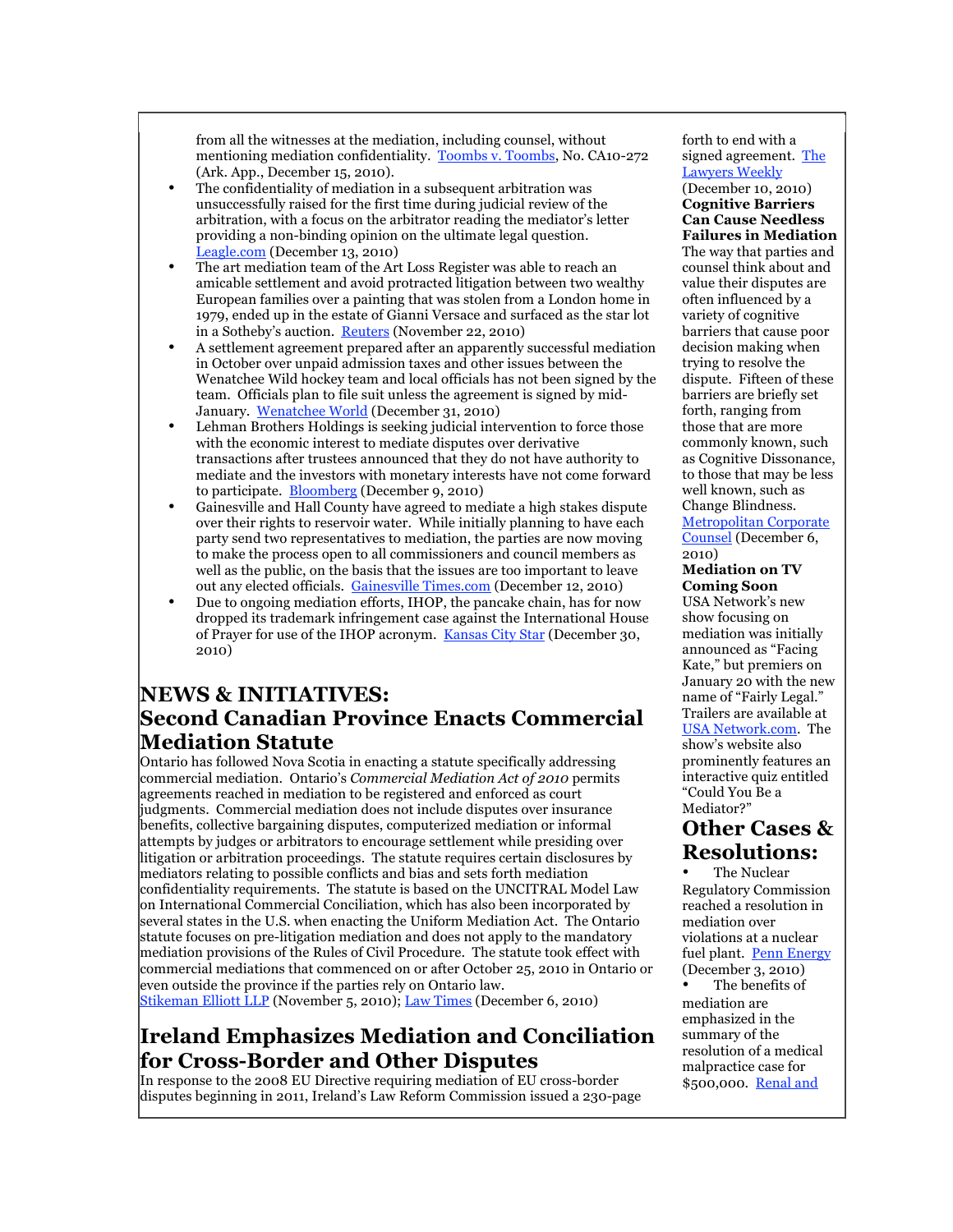report in November on new procedures for mediation in a broad range of areas, along with proposed legislation to carry out its recommendations. While instigated by the EU Directive, the report also thoroughly addressed alternative dispute resolution within Ireland, focusing on both mediation and conciliation and establishing new court rules which took effect in November. Noting that the terms mediation and conciliation have often been used interchangeably, the five-member Commission urges differentiation so that mediation is always a facilitative process, while conciliation is advisory (e.g., evaluative). The report also gives close attention to confidentiality, among other issues, and proposes a privilege to exempt communications from disclosure, while setting out numerous exceptions. International Law Office (December 16, 2010); CPR (December 3, 2010); MILie (November 16, 2010); Report; 2008 EU Directive

# **Hong Kong Increasingly Emphasizes Mediation**

Hong Kong is seeking to become a regional dispute resolution center and is focused on promoting mediation. At a mediation workshop of the International Chamber of Commerce, Hong Kong's Secretary for Justice stated that a mediation task force is being established to assist in implementing recommendations in a recent Report by a Working Group on Mediation. In addition to public education and promotion of mediation, the Report covered training and accreditation of mediators and the need for a mediation ordinance. The judiciary also has been promoting mediation in implementing Civil Justice Reform. In addition, the Secretary for Development in remarks at the International Construction Law Conference emphasized the importance of prevention of disputes through partnering and use of Dispute Resolution Advisors, as well as the high success rate of mediation in public works and other construction projects.

7th Space Interactive (November 12, 2010); 7th Space Interactive (December 6, 2010)

# **Other International Mediation Developments**

- HM Revenue & Customs sponsored several informal consultations in 2010 about mediation and appears to be eager to introduce mediation at a much earlier stage of the process in **U.K.** tax disputes. Tax Journal (December 16, 2010)
- **U.K.**'s Justice Minister seeks to reform legal aid and suggests that mediation may provide much of the answer. IBB Solicitors (November 9, 2010)
- Under **Russia**'s new mediation law, which takes effect in January, employment disputes can be resolved through mediation, although further amendments to the law may be needed. Moscow Times (November 9, 2010)
- The Supreme People's Court of **China** promulgated Professional Ethics and a Code of Conduct for judges. Among the 96 articles in the new Code of Conduct are provisions intended to standardize judicial mediation. Law Library of Congress (December 28, 2010)
- The **Papua New Guinea** courts have introduced mediation in an effort to address a huge backlog of cases on their dockets. While the Chief Justice set a five year target, the Justice who chaired the rules committee says the impact has been immediate. ABC Radio Australia (December 30, 2010)
- New South Wales, **Australia** has replaced a plan for using private arbitrators to resolve planning appeals with legislation before parliament to streamline the court mediation system and have matters resolved in three months rather than six. **SMH.com.au** (November 23, 2010)
- **New Zealand**'s leading independent rural advocacy organization is urging the Minister of Agriculture and Forestry to consider legislation for farm debt mediation services, as exists in both Canada and New South Wales, Australia. Scoop.co.nz (December 9, 2010)
- Mediation is becoming increasingly important in **Jamaica**, both through court-connected mediation with high settlement rates and by being woven

#### Urology News

(December 14, 2010) The city of Atlanta

and Eagles patrons resolved litigation over a police raid with a million dollar payment and change in practices in a court-ordered mediation. GA Voice (December 9, 2010); Public Broadcasting.net (November 22, 2010)

• A dispute between the city of Muncie, Indiana and Delaware County over funding for 911 calls is back in court after an attempt at mediation. **Star Press** (December 16, 2010); Star Press (December 8, 2010)

The city of Princeton agrees to mediate with a landowner over his request to detach land from the city. Princeton Union-Eagle (December 16, 2010)

• A conflict between Montrose County and Montrose Memorial Hospital over converting the hospital to a private nonprofit without notifying the county is headed to mediation. KJCT8.com (December 7, 2010)

The city of Covington has agreed in mediation to pay \$600,000 to the airport operator and assume operation of the airport itself. Cov News (December 10, 2010)

• Mediation between Jamie and Frank McCourt may determine who owns the Los Angeles Dodgers. Los Angeles Times

(November 17, 2010) Three leaders of the Bristol City Council are urging the parties involved in a dispute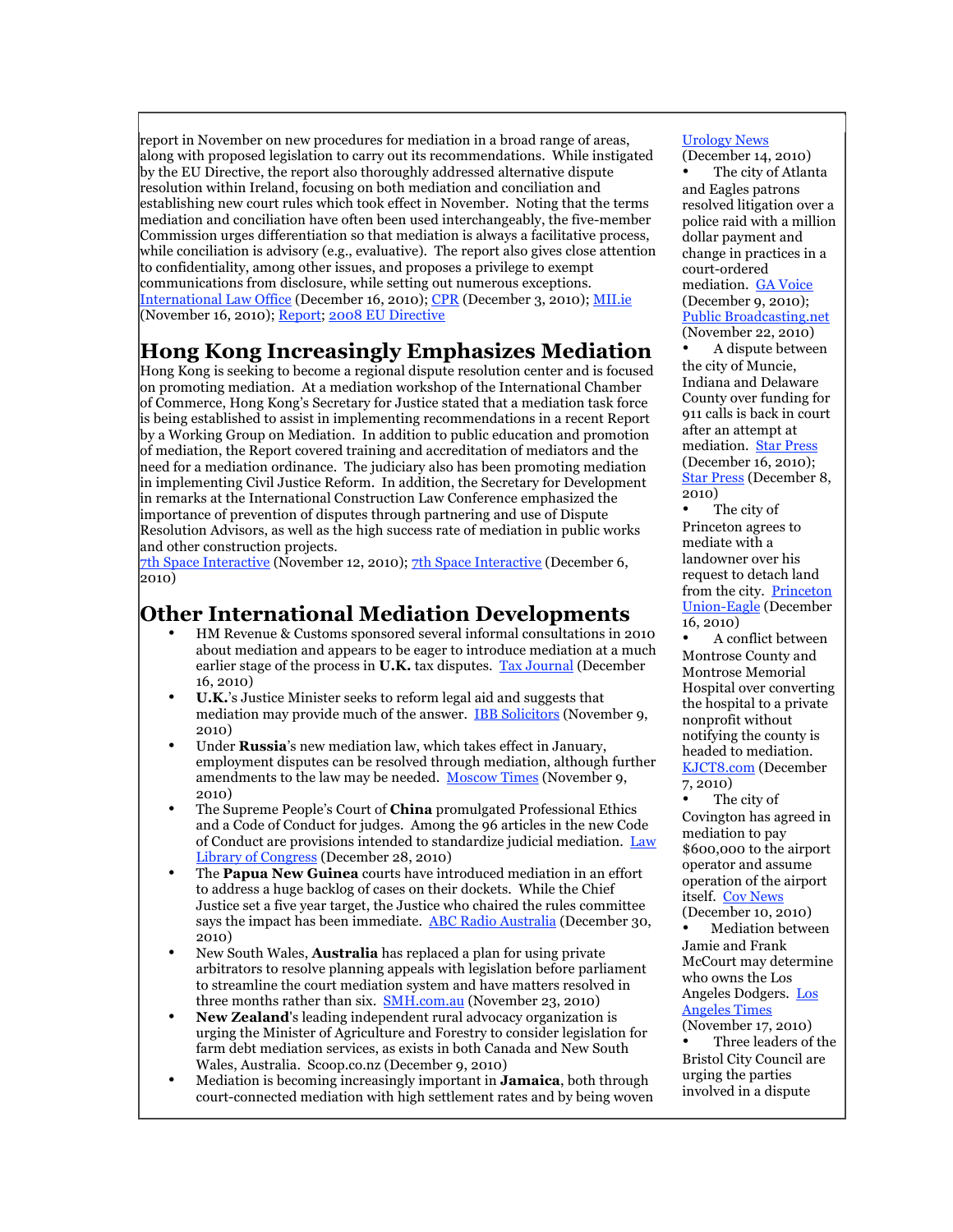into all other aspects of life, overcoming notable resistance in just a dozen years. Jamaica Information Service (December 11, 2010)

# **Medical Malpractice Mediation Useful, But Missing Doctors**

A recent study of mediation in medical malpractice cases found there is significant value from the process, but less than is possible. Of the 31 cases studied from New York City nonprofit hospitals, nearly 70% settled during or after the mediation. However, no doctors participated in any of the mediations, which undermines the potential for additional benefits from enhancing future patient care or addressing the upset of patients and their families. Lawyers reported that the physicians' schedules were too full to participate in mediation.

WSJ Blogs (December 15, 2010); Health Leaders Media (December 22, 2010); Article in Journal of Health Politics, Policy and Law (Subscription Required)

# **Minnesota Farmer-Lender Mediation Program Having Bigger Impact**

The annual report on the Farmer-Lender Mediation Program in Minnesota shows further increase in the use of mediation in the program. In 2010, farm enterprises and lenders completed over 400 mediations involving \$624 million in debt, which was nearly double the amount in 2009. Creditors with secured debts over \$5,000 against agricultural property in Minnesota are required to offer mediation prior to judgment collection, repossession or foreclosure. Farmers choosing mediation have 90 days to work with lenders to renegotiate their debts. Cattle Network (November 22, 2010); 2010 Report

# **EEOC Reports Record Number of Mediation Resolutions**

The U.S. Equal Employment Opportunity Commission reports that in fiscal 2010 it set records both for the number of charges received, at just under 100,000, and the number of resolutions in its mediation program, which were up ten percent. The agency also set a record for the amount of monetary relief obtained for individuals, at \$319 million, of which over \$140 million was obtained in mediations. New York Injury News.com (December 11, 2010); Press Release (November 23, 2010)

# **Update on Home Foreclosure Mediation**

- **U.S.** Vice President Biden announced steps to strengthen foreclosure mediation programs, along with other means of improving justice, at a Middle Class Task Force event. Biden's announcement was the result of work by the Department of Justice's Access to Justice Initiative, the Department of Housing and Urban Development and other agencies. DOJ and HUD issued a joint report encouraging expanded use of mediation as a way to prevent foreclosures. The report identifies over 25 programs and commends common features in the most successful programs as models. U.S. Department of Housing and Urban Development (November 19, 2010); Mortgage Loan.com (November 23, 2010); Report
- The Mortgage Bankers Association, which represents the largest mortgage lenders in the **U.S.**, opposes both mandatory and voluntary mediation programs, asserting that they are expensive and often merely delay foreclosure. Others view the mediation programs as "incredibly successful" in light of a million foreclosures in 2010 and federal prevention programs falling short. Think Progress (December 31, 2010)
- **Washington, DC** enacted a foreclosure mediation statute that took effect on November 17 under which lenders must provide notice and an opportunity for mediation to homeowners prior to foreclosure. The DC Department of Insurance, Securities and Banking is to implement and

over building a 30,000 seat soccer stadium to mediate the issues. Insider Media Limited (December 20, 2010)

Faced with opposition to construction of a gas pipeline for a power plant in New South Wales, the company is seeking the appointment of an independent mediator to help work through the issues. The company is willing to cover the cost of a mediator chosen by both sides. Wellington Times (December 23, 2010)

• Edinburgh is turning to mediation in a dispute involving a tram line construction firm and contractors that has shut down work on the tram project which is to be completed in 2013. **BBC News** (November 18, 2010)

# **Other News & Initiatives:**

Madison County, Illinois established a mandatory mediation program for malpractice cases and as a result has seen a marked decrease in such cases, according to the court. Madison/St. Claire Record (December 14, 2010)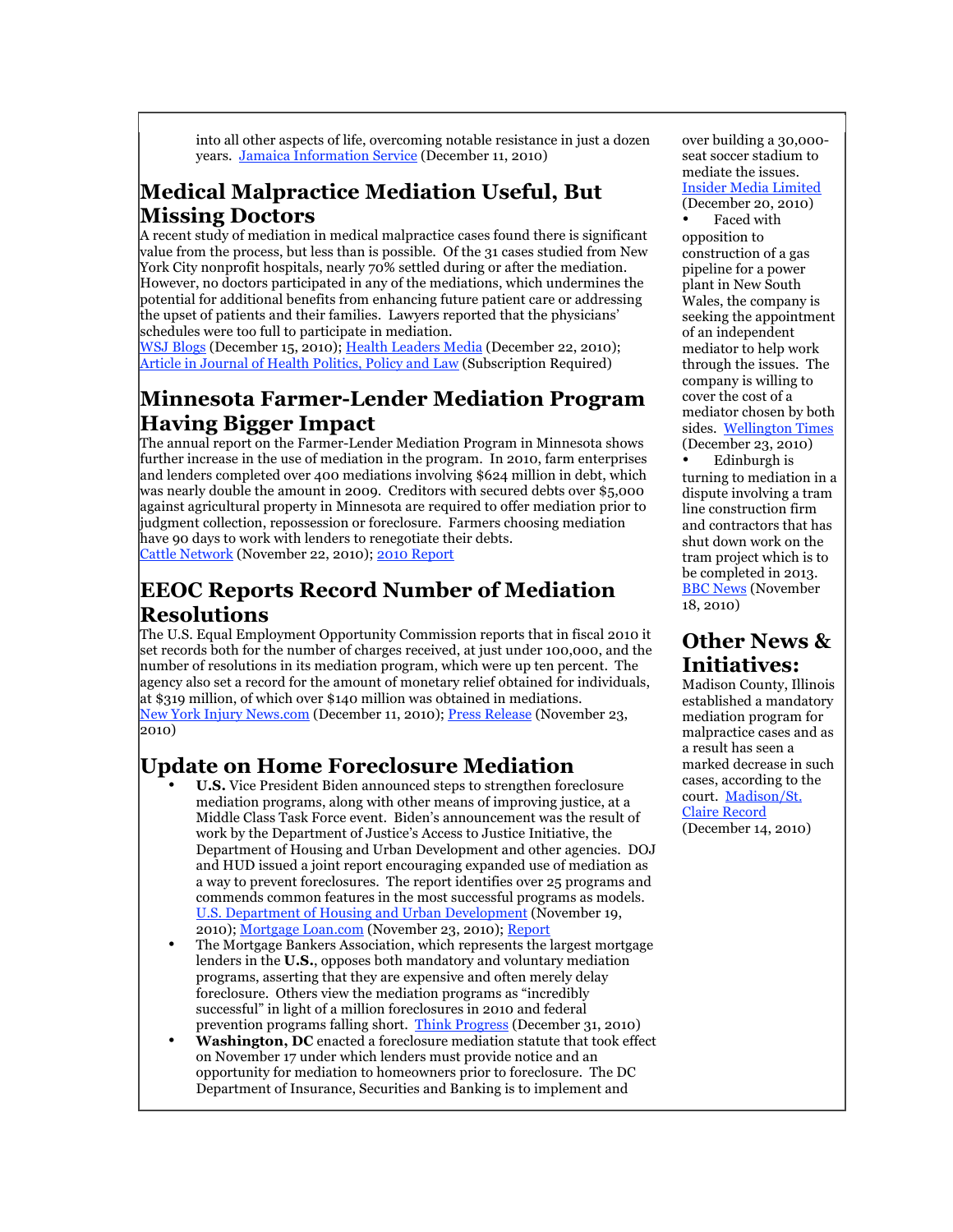enforce the law, and will appoint a mediation administrator and set the fee for mediation. Homeowners opting into mediation pay \$50 at most and will have 90 extra days to try to reach agreement to avoid foreclosure. Washington Post (December 3, 2010); Washington Post (November 12, 2010)

- A new foreclosure mediation program has begun in Luzerne County, **Pennsylvania** in which property owners meet first with a credit counseling agency prior to attending a mediation session facilitated by a county judge. Pro bono attorneys assist homeowners during the mediation. Courts in a number of other Pennsylvania counties are considering adding additional mediation programs to address the ongoing high level of home foreclosures. Some of the counties are emphasizing mediation for all types of debts, as a means of allowing both debtors and creditors to sidestep more formal processes that are often not satisfactory for either side. In addition to pressure from overflowing dockets, courts are also responding to encouragement to add mediation programs from the Pennsylvania Supreme Court which recently convened a summit to review mediation programs in various counties. The Times Leader (December 20, 2010); The Times Leader (December 3, 2010); Pittsburgh Tribune-Review (November 14, 2010)
- The legislature of **Hawaii** has established a task force to make recommendations about how to improve the foreclosure process in the state. The chairman of the task force says it will be taking a close look at mediation, which is being strongly advocated by a local nonprofit organization. The challenges in Hawaii are increased by nearly all foreclosures involving mainland mortgage lenders. Star Advertiser (December 13, 2010); KITV.com (December 11, 2010)
- The mayor of Boston, **Massachusetts** has proposed requiring face-toface mediation prior to mortgage foreclosures in the city. The proposal would require lenders to pay for mediation and would provide homeowners with assistance from a housing counselor prior to mediation. The Massachusetts Bankers Association strongly opposes the proposal due to concerns about cost and delay and an expectation that the outcome will not change. Boston Herald.com (December 13, 2010); Boston Herald.com (December 10, 2010); WBUR.org (December 10, 2010)
- The **Nevada** Supreme Court is considering a fifth set of amendments to Nevada's foreclosure mediation program to make further adjustments, and is holding a hearing and taking written comments on the proposed changes. KVVU Las Vegas (December 3, 2010); KTNV (November 10, 2010); Proposed Changes
- The Federal Reserve Bank of Cleveland found the Cuyahoga County, **Ohio** foreclosure mediation program to be a model for other areas seeking to address the high level of foreclosures. The Cuyahoga County program, which covers Cleveland, has about a 90% resolution rate, ranging from modification to deeds-in-lieu of foreclosure. While only about one-third of eligible borrowers sought mediation in 2010, that is up from one-fifth in 2009. Housing Wire (December 28, 2010)
- A year after the **Florida** Supreme Court required a foreclosure mediation program in every county, a statewide report shows that the process is struggling. While a third of homeowners who go to foreclosure mediation are able to obtain a resolution with their lender, few homeowners actually participate, resulting in agreements in only six percent of the cases referred to mediation. Many homeowners are difficult to reach or mistake the mediation program for a commercial service or scam. Moreover, problems with sloppy or fraudulent documentation has caused many lenders to change outside counsel, which has resulted in additional delays in foreclosure mediation. Palm Beach Post (December 29, 2010); Palm Beach Post (November 8, 2010)
- **Connecticut**'s mandatory foreclosure mediation program has permitted 78% of homeowners who participated to avoid foreclosure and 63% to remain in their homes, although critics suggest that these numbers are out